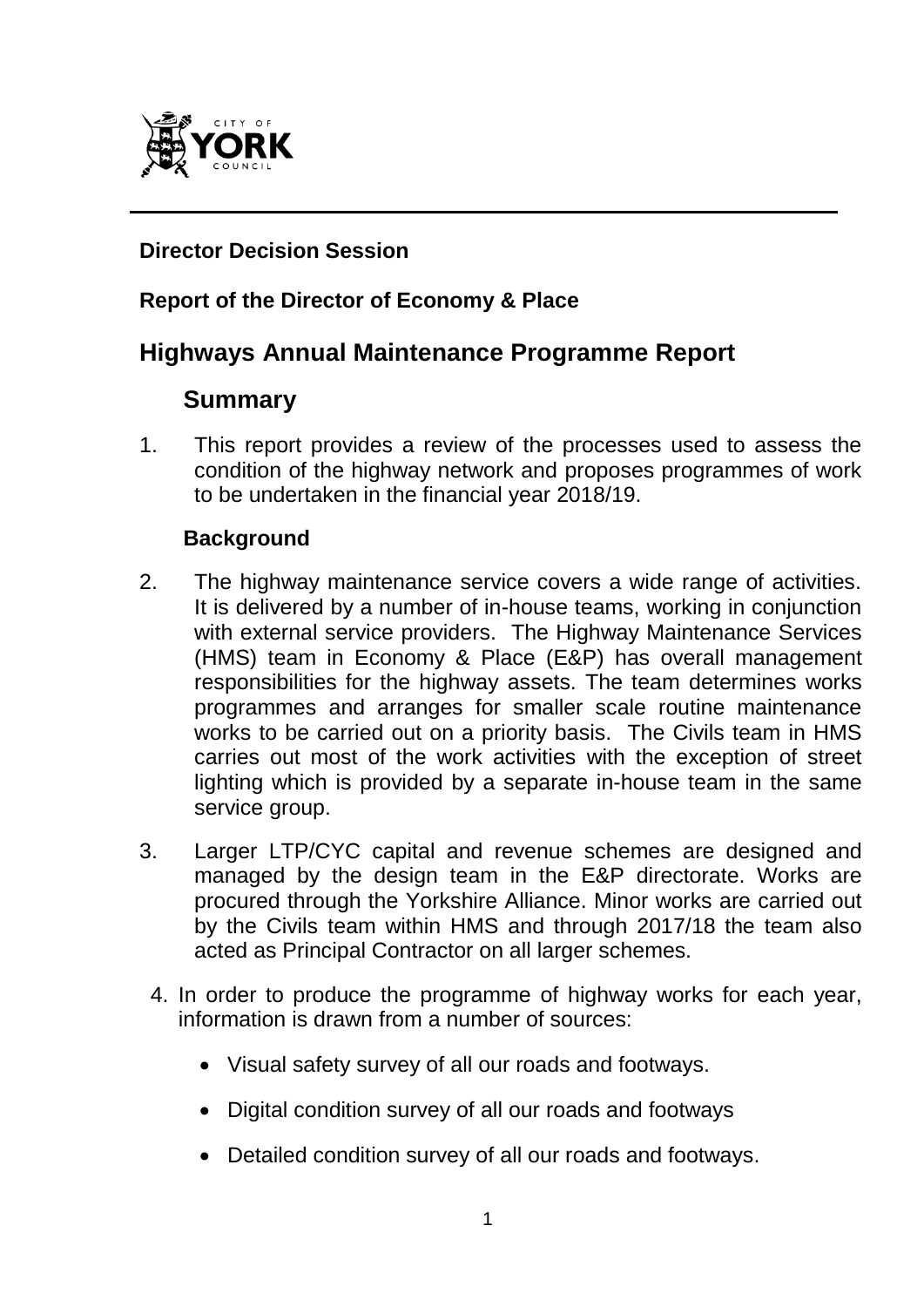- United Kingdom Pavement Management System (UKPMS) visual and machine surveys.
- 5. The survey records five condition categories, being grade 1 (very good), grade 2 (good), grade 3 (fair), grade 4 (poor) and grade 5 (very poor).
- 6. City of York Council commission the service of Gaist Solutions Limited who carried out a detailed video survey of the whole of the council adopted highway network. The survey was ustilised to assess the condition of all parts of the network.
- 7. Each road and footway is assessed and given a ranking (score) based on a range of criterior, all metrics of the network were collated and a treatment solution was determined.
- 8. The UKPMS machine surveys (SCANNER) on the classified road network to identify the skid resistance value are undertaken on an annual basis in partnership with North Yorkshire County Council.
- 9. With all this condition information we are in a good position to identify where we should direct our maintenance activities and develop the programmes of work.
- 10. Further assessment will be undertaken to identify the impacts that have arisen from the long spells of freezing conditions during winter 2017/18. Where necessary works programmes may be amended to address any change in risk arising from reductions in highway asset condition because of this.

# **Budgets and Works Programme Proposals for 2017/18**

#### **Highway Maintenance Budgets 2017/18**

11. The CYC Highways budget for 2017/18 is shown in Annex 1 split between the main revenue and capital subject areas.

#### **Highway Programmes for 2017/18**

12. The programmes are attached in Annex 2 detailing carriageway, footway, street lighting, drainage and bridge works funded by CYC/LTP capital.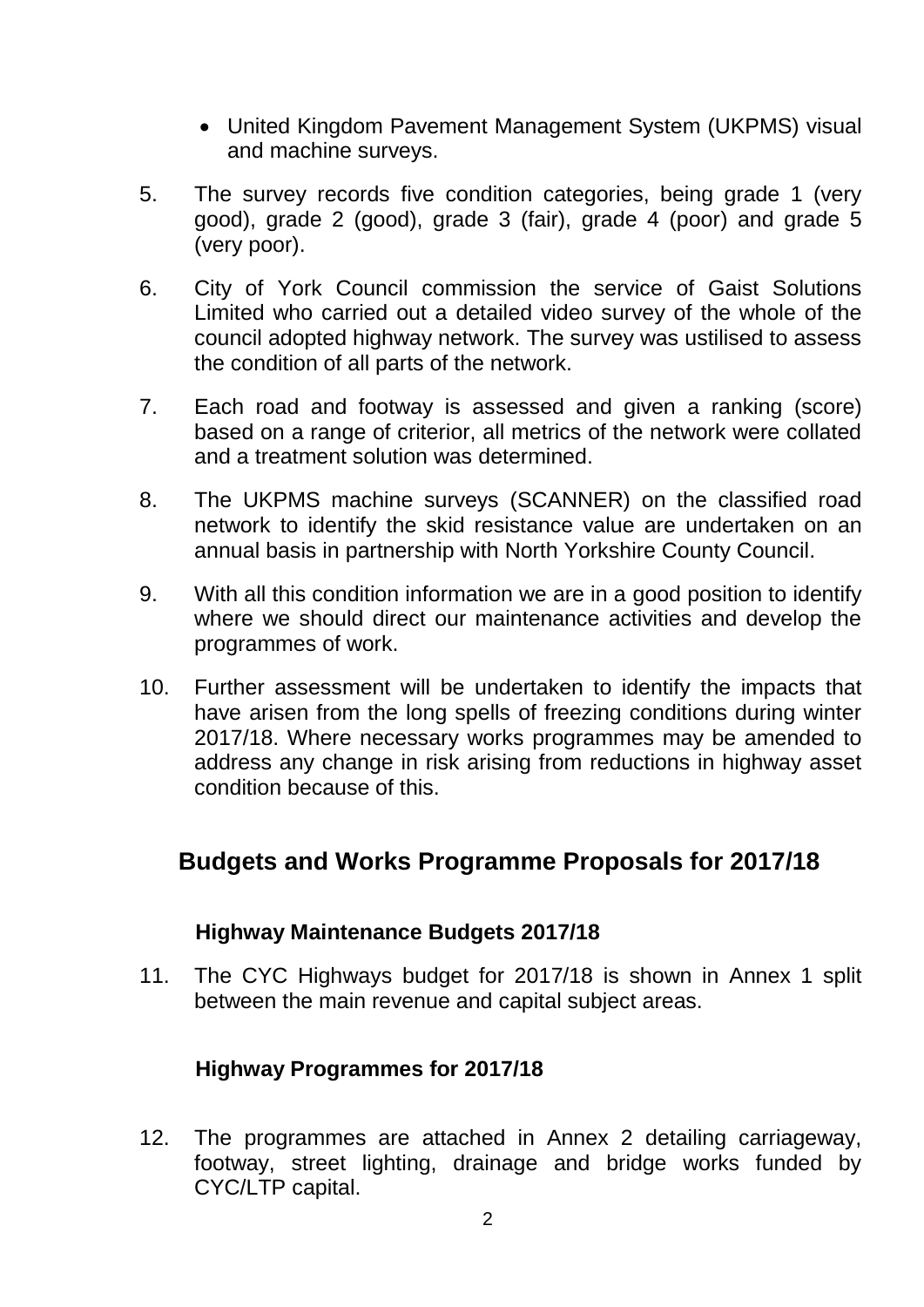## **Consultation**

43. Due to the nature of this report no consultation has been undertaken.

## **Corporate Priorities**

44. Through the proposed measures the Directorate of Economy & Place supports delivery of the Create jobs and grow the economy, Get York moving, Build strong communities, Protect vulnerable people and protect the environment priorities from the Council Plan.

# **Implications**

## **Financial Implications**

45. The capital and LTP funding is shown in Annex 1. The highway maintenance service will be provided in accordance with the prescribed budgets and there are no financial implications.

#### **Human Resources (HR) and other implications**

46. There are HR implications due to the reduced revenue and capital budgets these issues have been managed through the HMS restructure process.

#### **Equalities**

47. This report has taken into consideration the impact of the Council's Equality Strategy when recommending the proposed budget allocation and highway maintenance operations. Equalities Impact Assessment (EIA) is addressed in the global budget saving assessment.

#### **Legal**

48. The Council has a statutory duty to carry out highway maintenance under Section 41 of the Highways Act 1980 and this report sets out the proposals and budgets to allow this to happen in the forthcoming financial year.

# **Crime and Disorder**

49. There are no crime and disorder issues.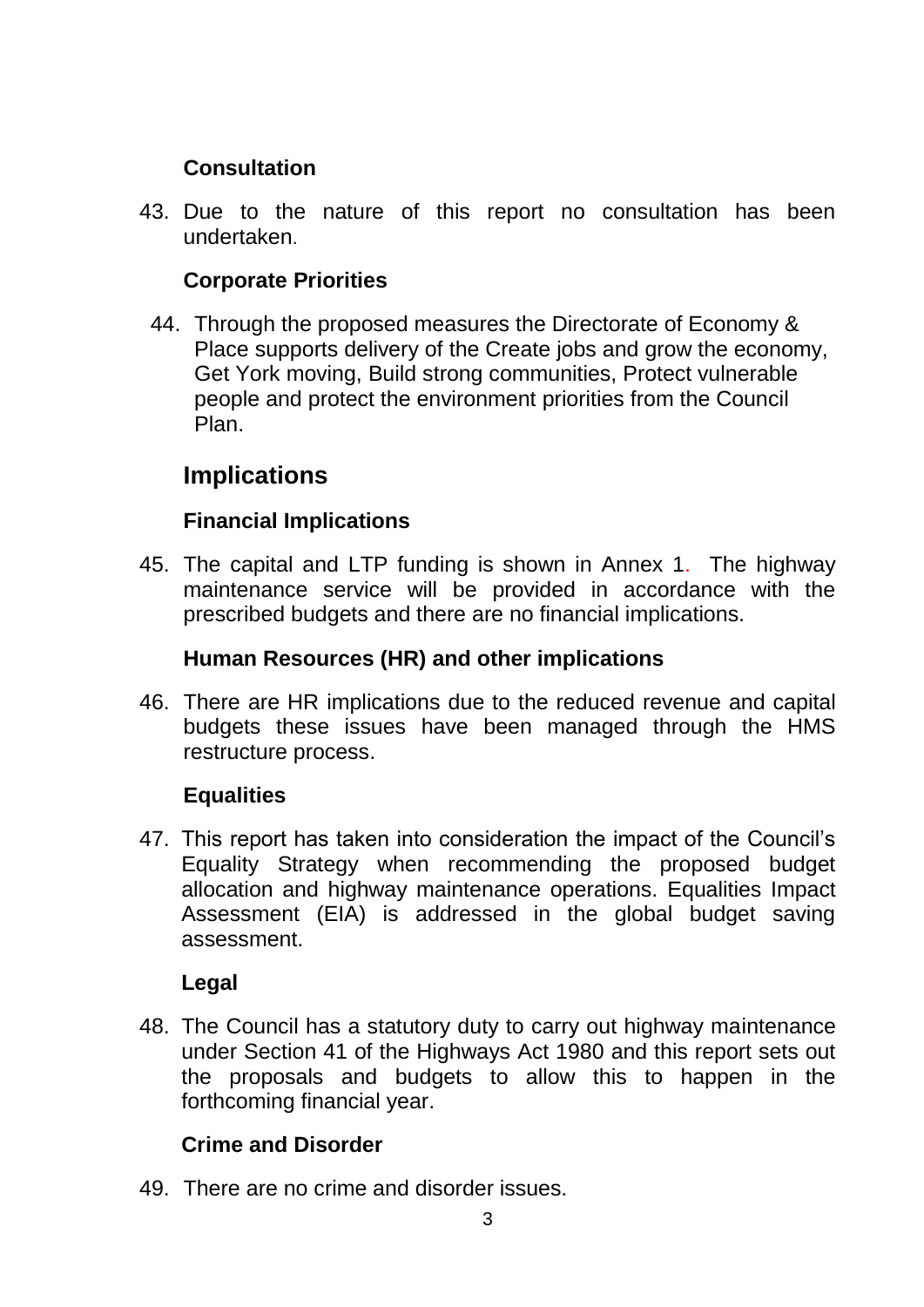# **Information Technology (IT)**

50. There are no IT implications in this report.

# **Property**

51. There are no property implications.

# **Other**

52. There are no other implications in this report.

## **Risk Management**

- 53. In compliance with the Council's risk management strategy, the main risks that have been identified in this report are:
	- Strategic Risks, arising from judgements in relation to medium term goals for the service
	- Physical Risks, arising from potential underinvestment in assets
	- Financial Risks, from pressures on budgets
	- People Risks, affecting staff if budgets decline
- 54. Measured in terms of impact and likelihood the risk score for all of the above has been assessed at less than 16. This means that at this point the risks need only to be monitored, as they do not provide a real threat to the achievement of the objectives of this report.

#### **Recommendations**

- 55. Director of Economy & Place is recommended to:
	- (i) Approve the allocation of budgets for 2018/19
	- (ii) Approve the implementation of the proposed programme

**Reason:** To ensure delivery of highway maintenance services in an efficient and cost effective manner.